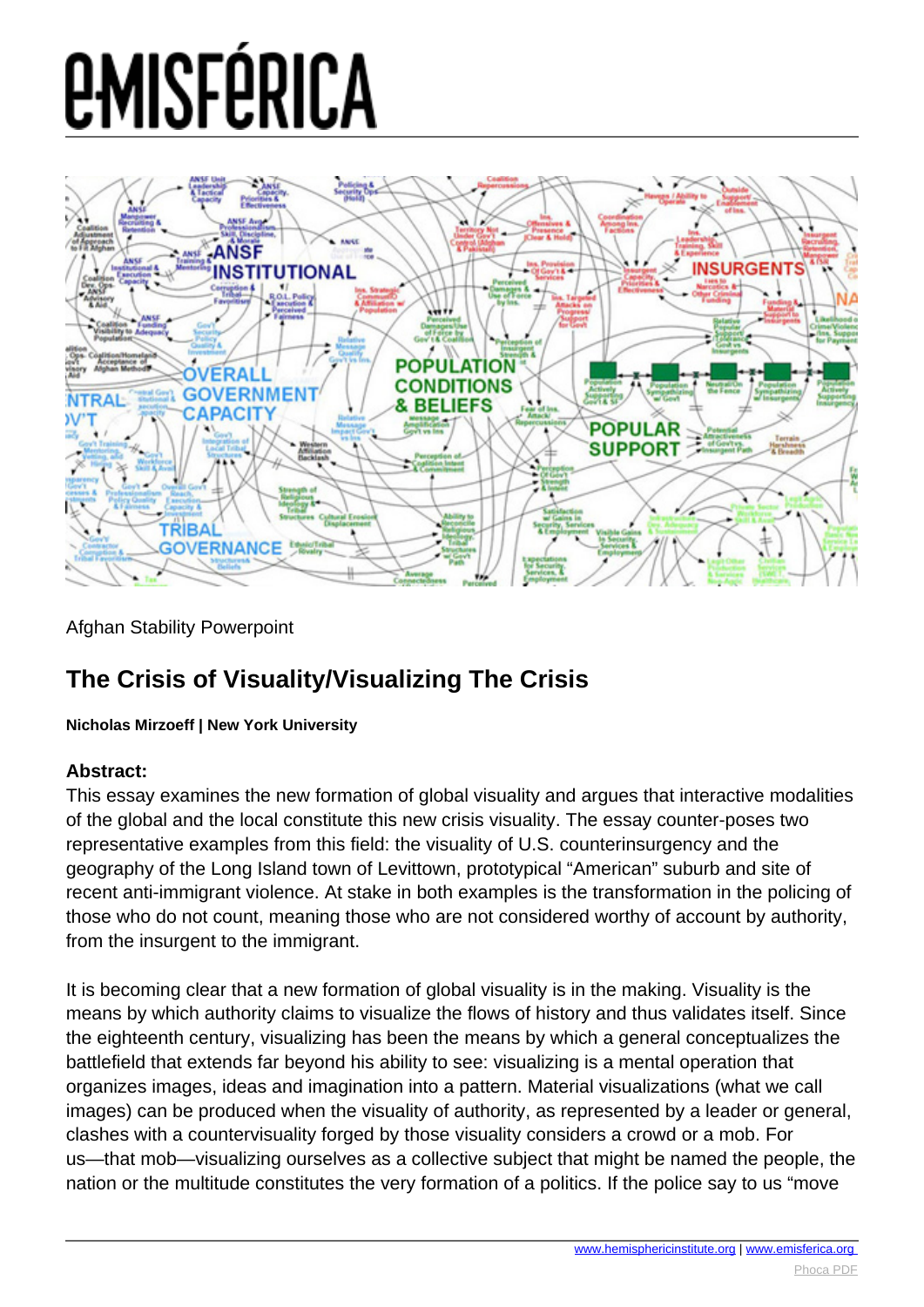on, there's nothing to see here," we know very well that there is, and so do they. The question is whether or not we claim the right to look at that which we are told not to see. These relations of authority and a politics that is either democratic or it will not be are not equivalent to the flows of capital, although they are interactive with them. Indeed the United States military has actively developed and promoted a global strategy of counterinsurgency since 2006, even as the neo-liberal market economics it intends to promote have seemed to be collapsing. Like other forms of visuality, the visuality of counterinsurgency classifies people as insurgent or not, separates those so classified—usually by material means such as walls—and then claims that this separation is right. Indeed, it is so right that it can become aesthetic. Precisely because this is the era of globalization, characterized by unprecedented transnational migration and electronic media, the digitized border fails to hold. In the present crisis, the very pattern that it is trying to resolve is unclear: a centralized nation or a global market? How are those consolidated in the era of the non-place? Despite, or perhaps because of, the rhetoric that "we" fight "them" over there to avoid fighting them here, the local is breaking down under the pressure of global flows into new configurations, whose existence provokes paranoia and violence. Increasingly, militarized visuality itself is in crisis. That crisis is one of ambition and one of resolution. The ambition of (g)local counterinsurgency is to control the global battlefield by means of intense localized interventions. The resolution of this project is highly unclear. Three possibilities seem open: the development of a new authoritarian global governance under U.S. hegemony; the perpetuation of crisis management as the new normal, as practised in Israel/Palestine; or just possibly, some alternate formation of the global-local relation, driven perhaps by the real exigencies of climate change.



Long Island Image: Google Maps

The interactive modalities of the global and the local that constitute this crisis include: counterinsurgency, climate change, the global economic restructuring and the voluntary and forced migrations entailed by all three. In this interim effort to analyze the crisis as it happens, $^{\text{1}}$  I will highlight first the global counterinsurgency and then examine its asymmetric manifestation as a (g)local example in the Long Island suburb of Levittown. The example of Levittown was chosen because it was the archetypal American suburb; for the interaction with Teddy Cruz's remarkable work on the newly mobile Levittown-style tract housing that is crossing the US-Mexico border from North to South; and finally because Long Island has been the site of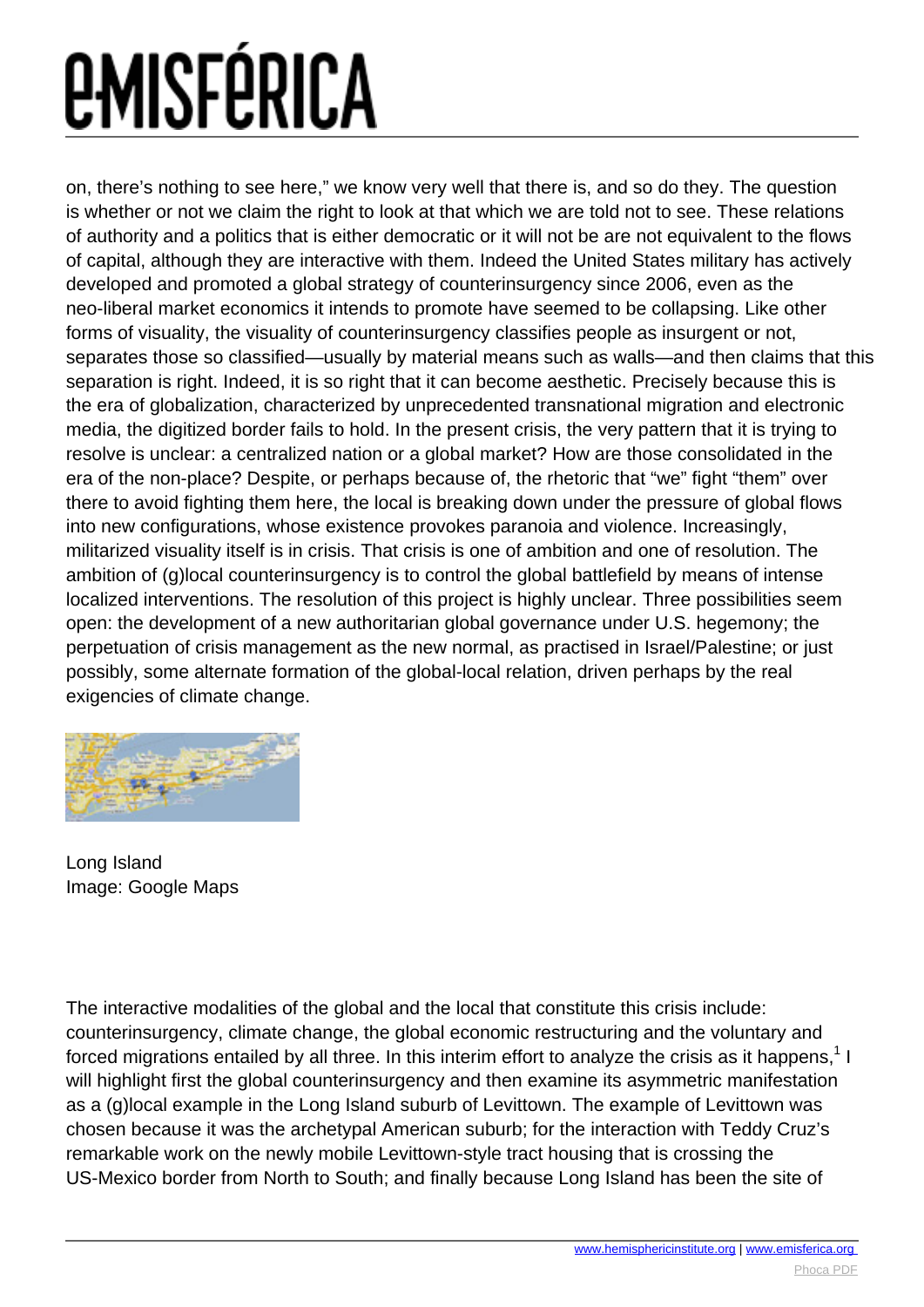coordinated anti-immigrant violence. What is at stake in both examples is the transformation in the policing of those who do not count, meaning those who are not considered worthy of account by authority, from the insurgent to the immigrant.



Levittown, NY

Increasingly, it seems that militarized visuality does not distinguish between these groups but instead classifies them all as obstacles to circulation. Global counterinsurgency visualizes its tasks in three parts: "clear, hold and build:" clear an area of insurgents or sympathizers by the use of force; hold that gain by stationing troops locally and constructing barriers to movement, such as separation walls; and then begin to build a new form of governance. The last of the trilogy is by far the most problematic, even as it is held to be the key to the whole process. Domestic segregation is complexly and asymmetrically interactive with this process.

"Asymmetric warfare" is one of the military terms for insurgency: it means that relatively small-scale actions by insurgents can have far greater effects than large-scale military efforts. By the same token, local anti-immigration laws in Arizona or violence directed at immigrants in Long Island has had an asymmetric effect on the national political culture. It should be emphasized that such efforts can rebound on their instigators and the outcomes are far from certain at present in both domestic and international locations. Domestic segregation has nonetheless taken on the tactics of counterinsurgency. It classifies residents along similar lines (as insurgent or "legitimate" resident), clears the "illegals" by means of arrest, ejection, or deportation, holds the situation by physical means, and then seeks to build a new polity around that segregation. This rhetoric intensifies the racialized divide between the enfranchised citizenry and the undocumented migrant worker, best known to media discourse as the "illegal immigrant."

Patterns of circulation, whether of people, goods, or ideas, have already shifted. South-South flows have become a vital feature of the global, visible in the distribution of Tamil Nadu cinema and in the economic exchanges between Brazil, China, and India. South-North flows are dynamic, both in areas that are purportedly illegal (such as unskilled, low-wage undocumented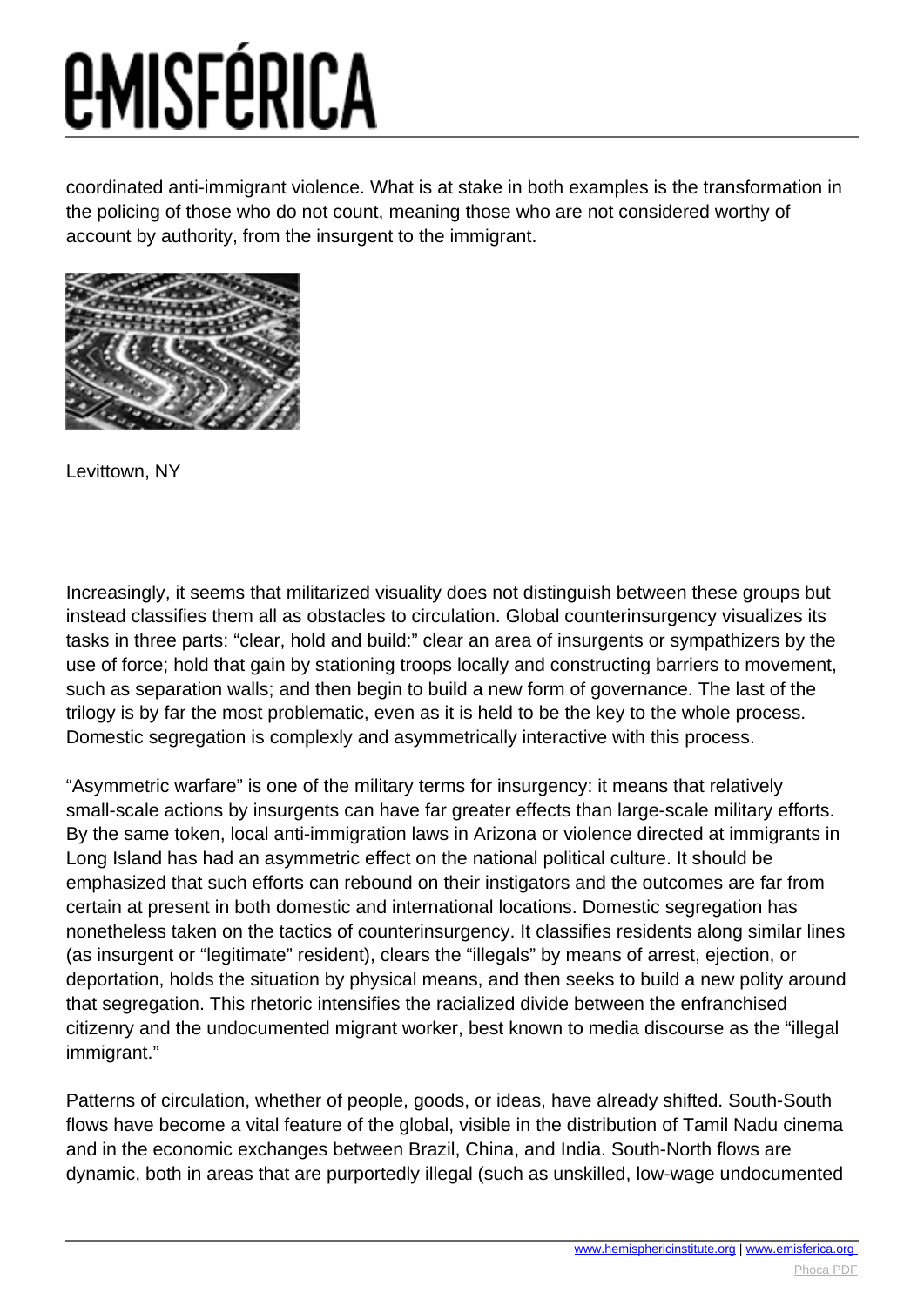labor and recreational drugs), and now in highly skilled professional and scientific labor and specialized goods. Apple laptops and iPhones are all made in China, which is now the single largest consumer and constructor of solar panels. Such flows are uneven, unequally distributed, and actively disrupted by US and European Union interventions. Within the United States, the sites of asymmetric resolution of these flows and counterflows form borders, whether along national, urban-suburban, or, increasingly, property lines. Other pre-existing modes of separation and distinction such as the color line are also mobilized by this intensification. That is to say, the US-Mexico border is a racialized distinction; the "urban" is understood as meaning people of color, while the suburb is "white"; and residential housing has long been "red-lined" to ensure segregation (meaning the de facto exclusion of people of color from designated areas).

This dizzying, mutually reinforcing set of scenarios is what globalization looks like. It is what Achille Mbembe has called the "entanglement" (2001: 14–16) typical of this period in which nations have been decolonized and yet are subject to neo-colonial control, while the former colonizers have come to grasp that the global empire described by Hardt and Negri has authority over them rather than vice-versa. In order to find our way through the entanglement we need to start at a specific point: as visualization was originally a military tactic, let's begin with counterinsurgency. For the conservative historian Thomas Carlyle, writing in 1840 just after the aftermath of the emancipation of the enslaved in the British Empire, visuality was the attribute of the hero (Mirzoeff 2006). Carlyle appropriated the idea by which a general was held to visualize a battlefield that had become too large to be seen by any one person.



#### Waterloo Battle Map

For military theorists like Karl von Clausewitz, this skill in visualization was the central requirement of the then-modern general. Carlyle simply transferred the project to the hero on the battlefield of History (as he always capitalized it). By virtue of his very qualities of heroism, the "inarticulate" crowds would grant the hero authority, meaning the ability to command consent. Carlyle never gave a name like the "people," let alone the masses, to the middle and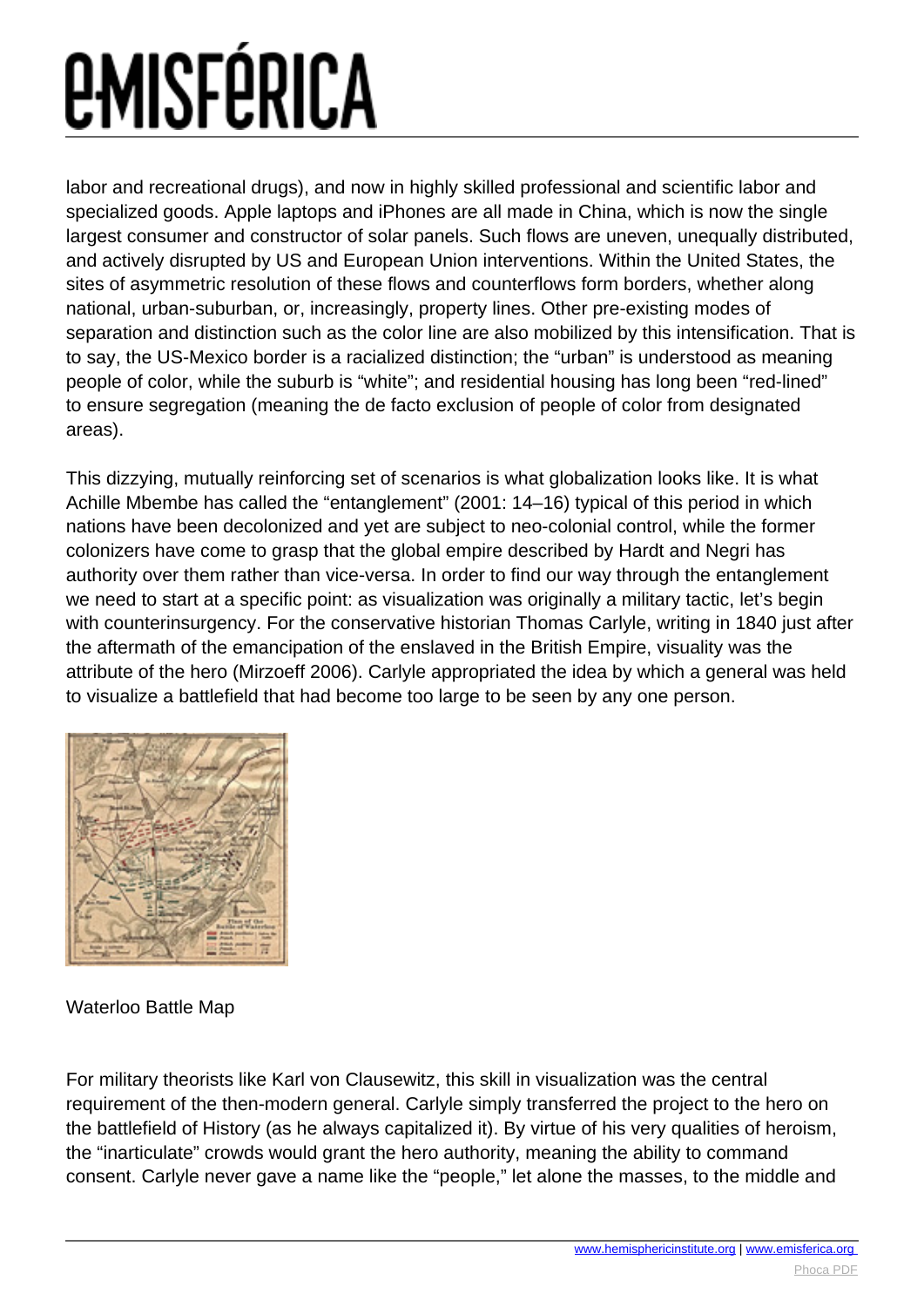working classes claiming representation, for to do so would have been to recognize their right to make such claims. This rather mystical theory ultimately became a practical means of imagining imperial governance in the mid-nineteenth century as discourses of imperial power changed. The emancipationist moment of the 1830s gave way to shocked reaction to the so-called Indian Mutiny of 1857, the Morant Bay rebellion in Jamaica in 1865, and the democratic revolution of post-emancipation Reconstruction in the United States. By the time Reconstruction had been suppressed in 1876, imperial governmentality across the Anglophone world was imagined as centralized in the metropole, enabled in the empire by the massed ranks of global missionaries, who imagined their role as bringing light to darkness and actively imagined themselves as Carlyle's hero. When David Livingstone summarized his mission as "commerce, Christianity and civilization," he was being entirely serious. Missionary administration sought first to create a generalized desire for consumer goods among subject populations accustomed to what anthropology was beginning to call "primitive communism." That sense of lack could then be used to recruit a minority to the Gospel, of whom the elite would become the indigenous priesthood. These mimic men would serve as the interface between empire and subject populations, communicating the modes of imperial conduct to their fellows and reporting on indigenous customs to curious anthropological inquiries. In short, visuality sutures authority to power so that the use of physical force becomes the exception rather than the rule as it might be in places where the state has failed, or is in danger of failing, such as in the Belgian Congo under Leopold II, or in parts of present-day Sudan, Greece and Mexico.

The counterinsurgency strategy currently promoted by the United States military as the key to global governance in its Field Manual FM 3-24 Counterinsurgency demonstrates striking continuity with these tactics. As I have described at length elsewhere, the Field Manual was written at the behest of General David Petraeus to direct military "doctrine" (to use their term) in the conduct of counterinsurgency (COIN) for the first time since the Vietnam War (Mirzoeff 2009). In keeping with the concept of the "Revolution in Military Affairs" (RMA) since the 1980s, this is no mere revision of earlier policy, however, but a dramatic rethinking of the practice of soldiering. In order to emphasize the distinction the military refer to "global counterinsurgency," complete with its own acronym GCOIN. For my purposes, a key development is the insistence that the "commander's visualization" is (again) the key to success in the conflict against insurgents. Such visualization, however, involves all the cultural and historical elements of a particular place, imagined and accessed within a digital framework as a network. The strategy to be deployed is not just a military operation but a significant fraction of governmentality, as summarized in this diagram produced just before the "surge" in Iraq in 2005 to visualize counterinsurgency.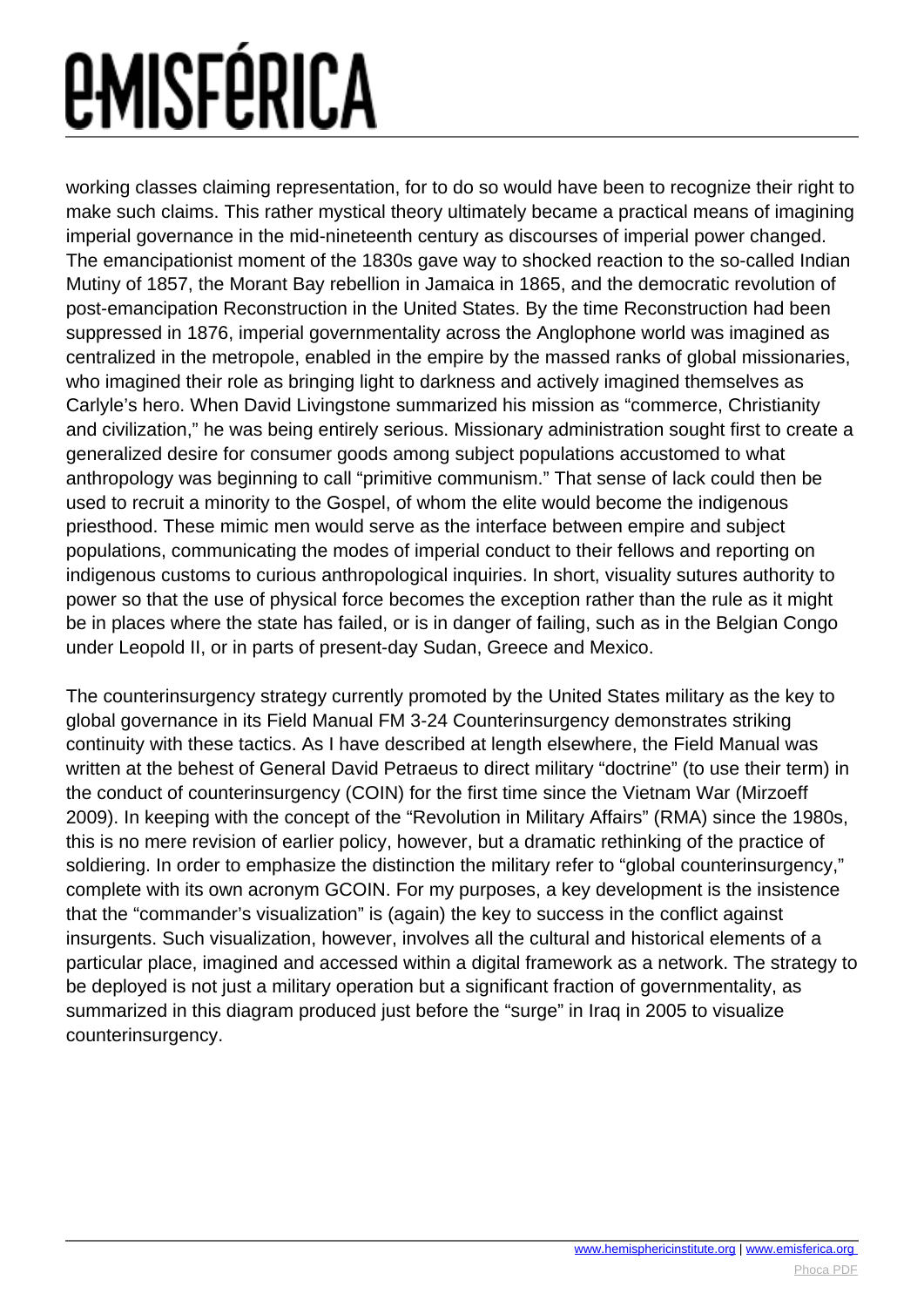

39th Brigade, Operation Iraqi Freedom image: US Army

By combining military operations (top two arrows) with the goals of neo-liberal governance from services to representative democracy and free markets, this concept assumes that counterinsurgency wins by generating legitimacy in the minds of what it calls the "host population," in this case Iraqis. Note they are described as "indigenous," as if a tribal people, rather than a sophisticated, globalized modern nation. At the same time, the arrow recalls for soldiers the traditional mapping of an attack. The object of attack, or more precisely of control, has moved from being that of History in general, as it was in the case of Carlyle's visualization of the nineteenth century, to the population as a whole. "Security" now comprehends the full range of social life from economics to politics and essential household services, to be ensured by means of a series of coordinated techniques. The outcome is imagined to be "legitimacy," or what I have been calling "authority"—that moment when the government is simply obeyed because it is recognized as having legitimate authority. While the lower three categories of this Full Spectrum Operation were previously understood as part of governmentality in Western nations by Foucault, the introduction of military and police components within the context of an "information" war clearly represent a new formation. It is a localized operation to ensure the tactical success of the global strategy of GCOIN.

The conditions of permanent global counterinsurgency are intensifying the legacies of the Cold War military-industrial complex that are in turn interacting with the specificities of our own time in unpredictable ways. From the military-industrial complex, there comes an array of surveillance, foreign and domestic, and the resulting paranoia. The apparatus of satellites and spy-planes developed for use against the Soviet Union is still at work. Indeed, it was recently revealed that the U-2 high altitude spy plane, famous for Gary Powers' crash in Soviet territory, has been flying extensive missions in Afghanistan. These "invisible" modes of visualizing have been multiplied and enhanced by digital technologies that allow for real-time remote surveillance that can be directed and used to launch attacks from the platform of the Unmanned Aerial Vehicle (UAV).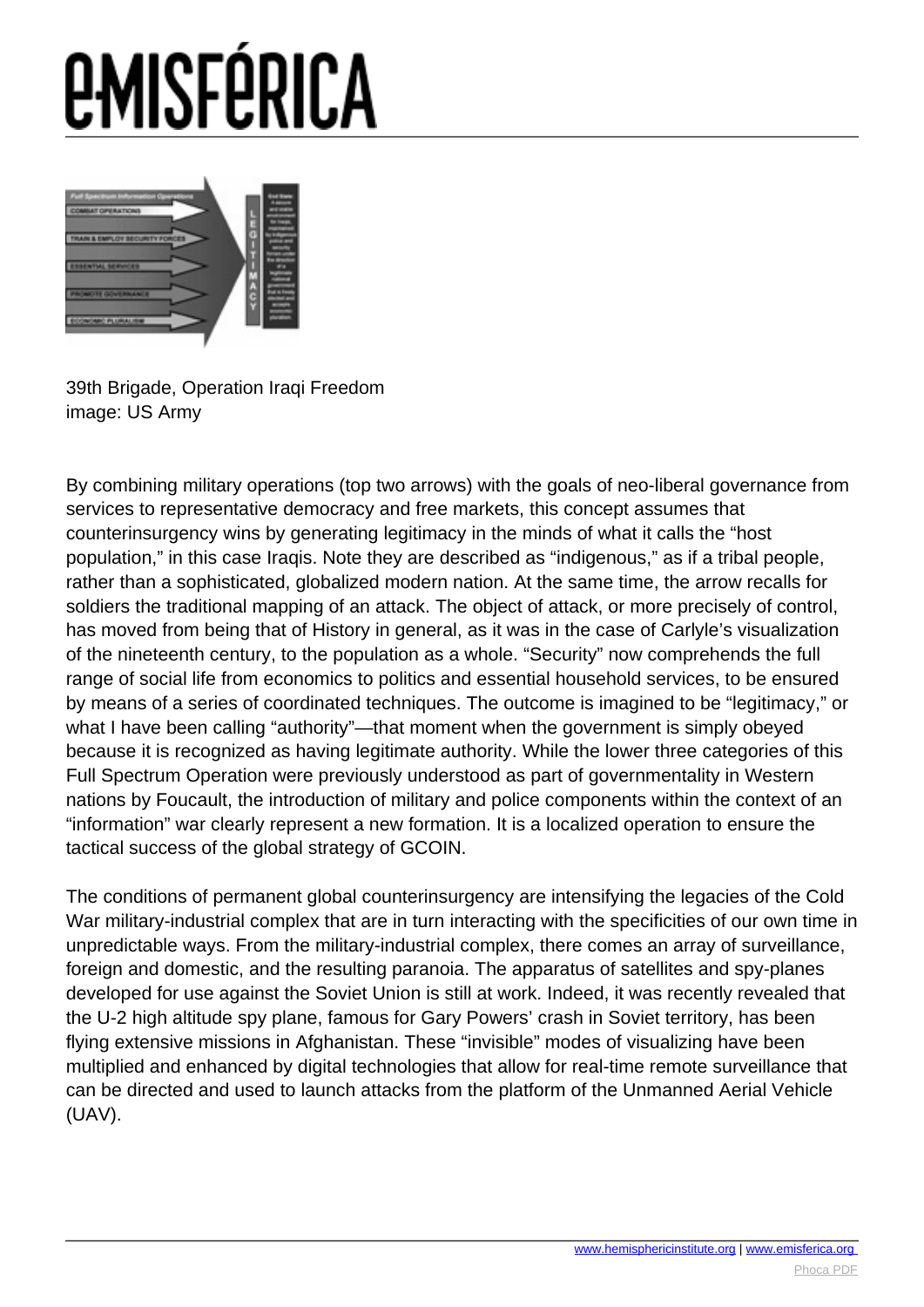

Predator

In April 2010, The New York Times reported that UAVs launched at least 50 attacks in Pakistan last year resulting in at least 500 casualties. The UAV is emerging as the signature technology of the new crisis of visuality, even touted as environmentally friendly (relative to ground operations). On the one hand, it epitomizes what Derek Gregory has called the "visual economy" of the "American military imaginary" (2010: 68). At the same time, it is clearly a departure from conceiving counterinsurgency as "armed social work" (75). The operators of such attacks are not even in the same country as their targets, but instead work from trailers in Utah or Nevada via digital interface. Furthermore, the current results in Afghanistan and Pakistan are unclear even by counterinsurgency standards. In asymmetric warfare, how does one measure success? Recent military discussion, both official and unofficial, has raised this question in connection with the transformation of military life from a field-based set of activities into a permanently digital mission, not unlike the professional activities of a sales executive. In the eighteenth century, the newly invented lowest rank of officer, known (interestingly enough) as the subaltern, reported back to the general in person on the state of battle, thereby embodying visuality.



Unmanned Aerial Vehicle Image: Embryriddle Aeronautical University

Today's junior officers spend much of their time compiling PowerPoint presentations that digitally render their visualizations. The advance on past modes of visualization has been noted in the pro-counterinsurgency blog Small Wars Journal: "The graphics used in PowerPoint replace the massive campaign maps and problematic acetate overlays which were used by armies for decades, allowing these documents to be easily produced and mass-distributed with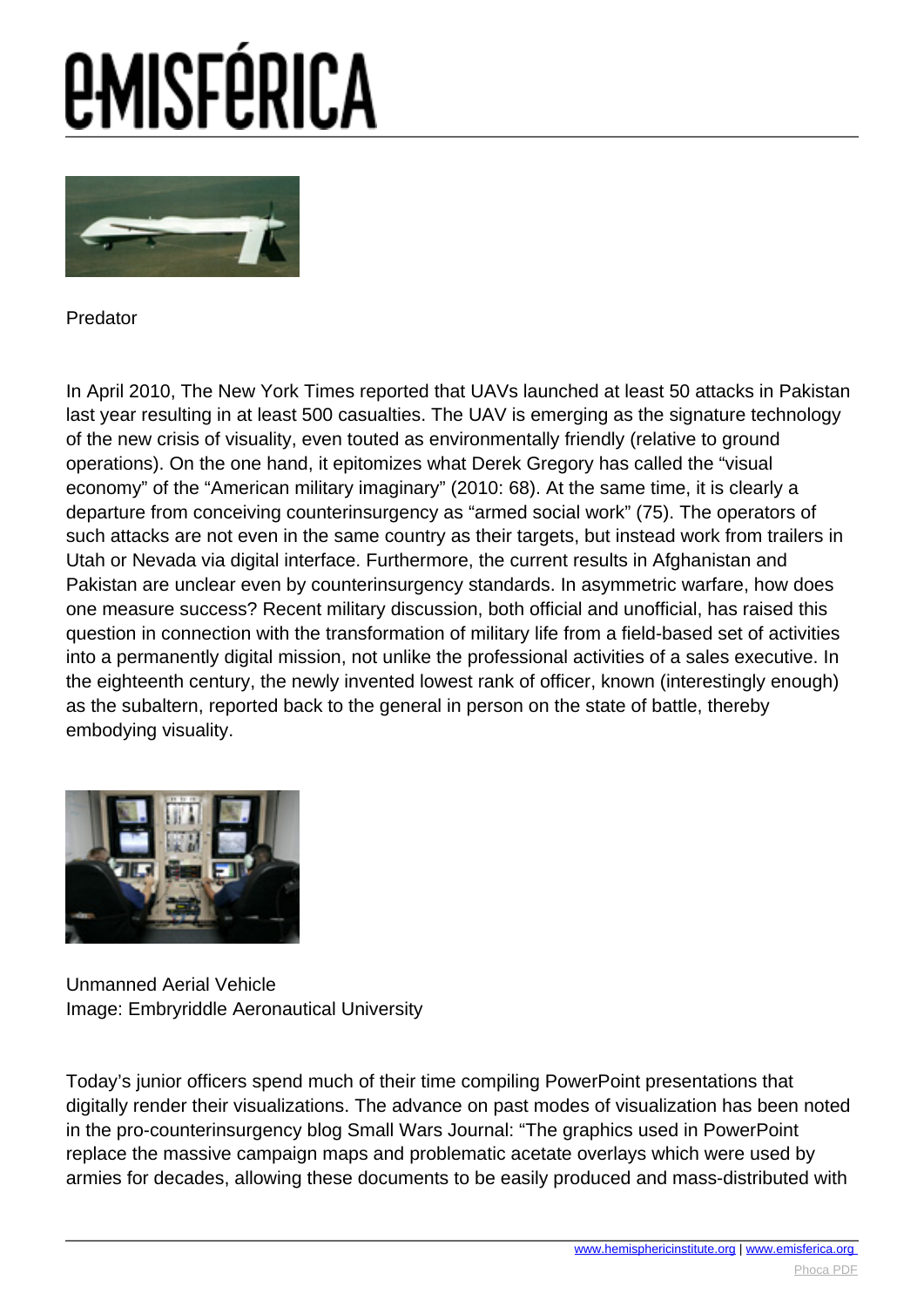the click of a mouse." On the other hand, an essay discussing the use of such presentations in the Armed Forces Journal has noted the "dumb down" effect of the bullet point process of PowerPoint, which often elides the key question as to who is actually going to carry out the listed tasks. If it seems odd that front-page essays in wartime military publications are debating visual presentation software, you are beginning to get the "feel" of the peculiarities of counterinsurgency.



"how to win in anbar" Image: blackfive

As has been widely commented in digerati circles, PowerPoint is a marketing tool, designed to sell products. The marketing of counterinsurgency as the "surge" in Iraq was sufficiently effective in reducing US casualties to the degree that counterinsurgency has been deemed a global success. While US forces have been able to clear insurgents from urban centers and hold them by a massive display of force and physical segregation, the vital third component of counterinsurgency is "build." No serious building of civil society has taken place in Iraq, let alone in Afghanistan. The article in Small Wars Journal referenced a PowerPoint made just before the 2006 "surge" by the late Captain Travis Patriquin as an example of less sophisticated visual material that was nonetheless more effective on the ground. Although Patriquin was himself able to speak Arabic and advanced the reconciliation program of counterinsurgency, the slides evidence problematically reductive ideas. Insurgency here is reduced to an Islamic slasher movie in which the only extant motive is to cause chaos and gain power for oneself. Using the standard Muslim phrase "Allah akhbar" (God is great) as the catchphrase of these evildoers enhances and confuses the simplification. In contrast with the reduction of the slide above, a plan shown to General McChrystal in the summer of 2009, aiming to illustrate the flows of insurgency and counterinsurgency, manifested the reverse problem.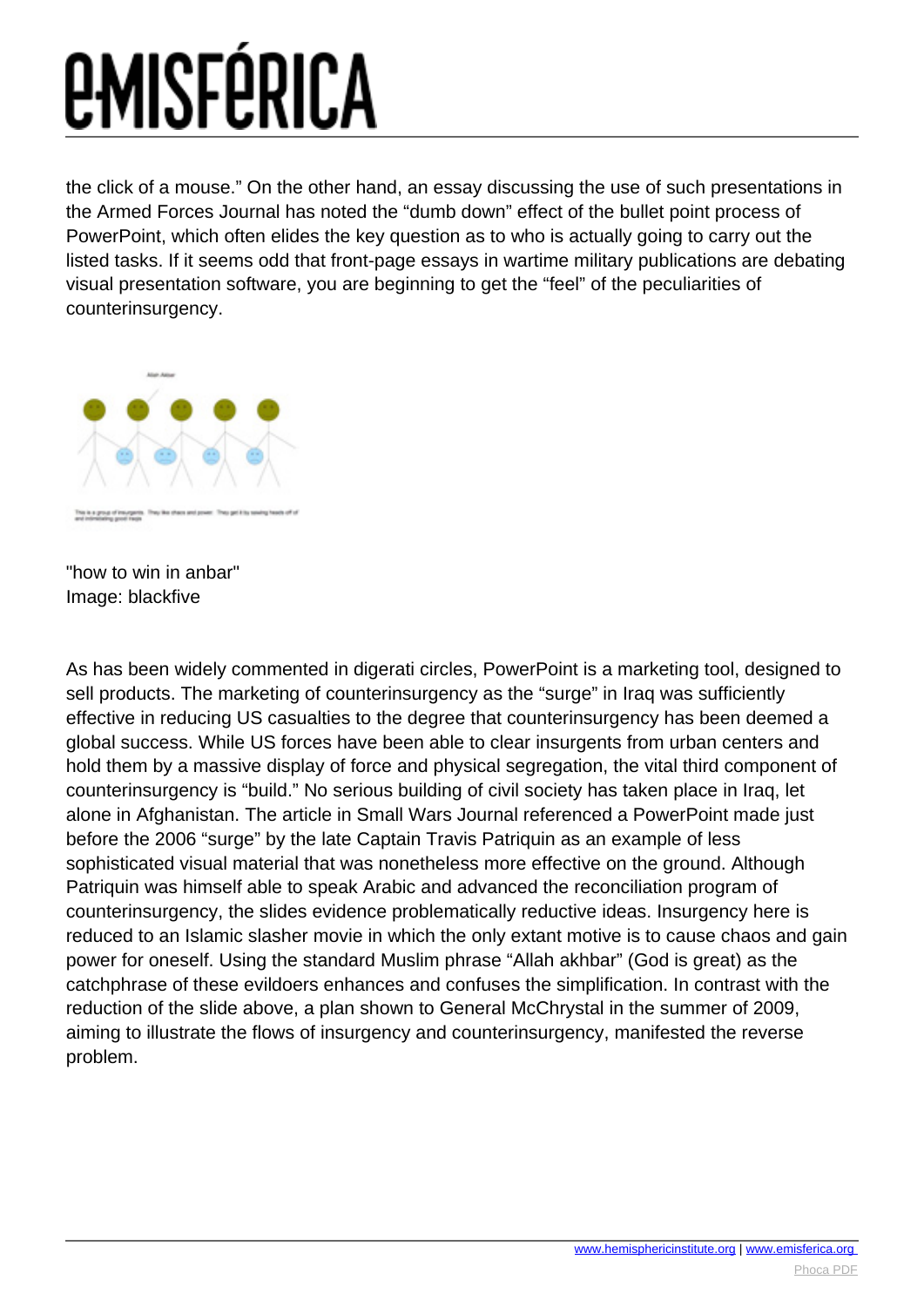

afghanistan stability

The analysis presented here does not lack for sophistication; it would, however, be hard to tell what one was supposed to do next after examining it. The military slang acronym FUBAR ("f\*\*\*\*\*\* up beyond all recognition"), seems to apply. That is, in desiring to arrive at a more detailed analysis than that presented by the field officer in Iraq, the staff officer in Afghanistan becomes lost in the vortexes of connexity. The crisis in visualizing is that the first image is a reductive caricature whereas the second may well show a more exact rendition of Afghan political economy but offers no strategic solutions. Visualizing has thus failed to make "history" visible and instead shows only that there is no solution available. The intent behind the leak is precisely that: to show that Afghanistan remains in chaos and will need military presence for the foreseeable future. In a continuation of the same strategy, McChrystal leaked his request for 40,000 additional troops in Afghanistan in advance, leaving President Obama to choose between declaring his own general insubordinate and alienating his own supporters by sending more troops. The leak was the first shot in the campaign over Obama's announced withdrawal date of July 2011. Using this image, McChrystal might claim either that conditions justify a longer mission or that he cannot be held responsible for any perceived failure of the mission. I suspect that this double strategy will accelerate as the putative withdrawal approaches.

The question arising is whether the intensification of the RMA represented by GCOIN is paradoxically destabilizing legitimacy in the domestic context. For if GCOIN is attempting to instill a certain constellation of neo-liberal market and governmental conditions "abroad," changes in domestic policy that do not align with that constellation may be read as "illegitimate" in that they undermine the global policy. Precisely such a challenge to the "legitimacy" and authority of the Obama administration is in the process of cohering from a range of local imaginaries, in which parts of the United States conceive of themselves as under attack. In instances from recent newspaper articles requiring no particular research to discover, opponents of gay marriage refer to such couples as "domestic terrorists," while a New York City high school principal describes his work in the Bronx as "classic counterinsurgency." Border patrols in Nogales, Arizona follow the counterinsurgency mantra "clear, hold, build" as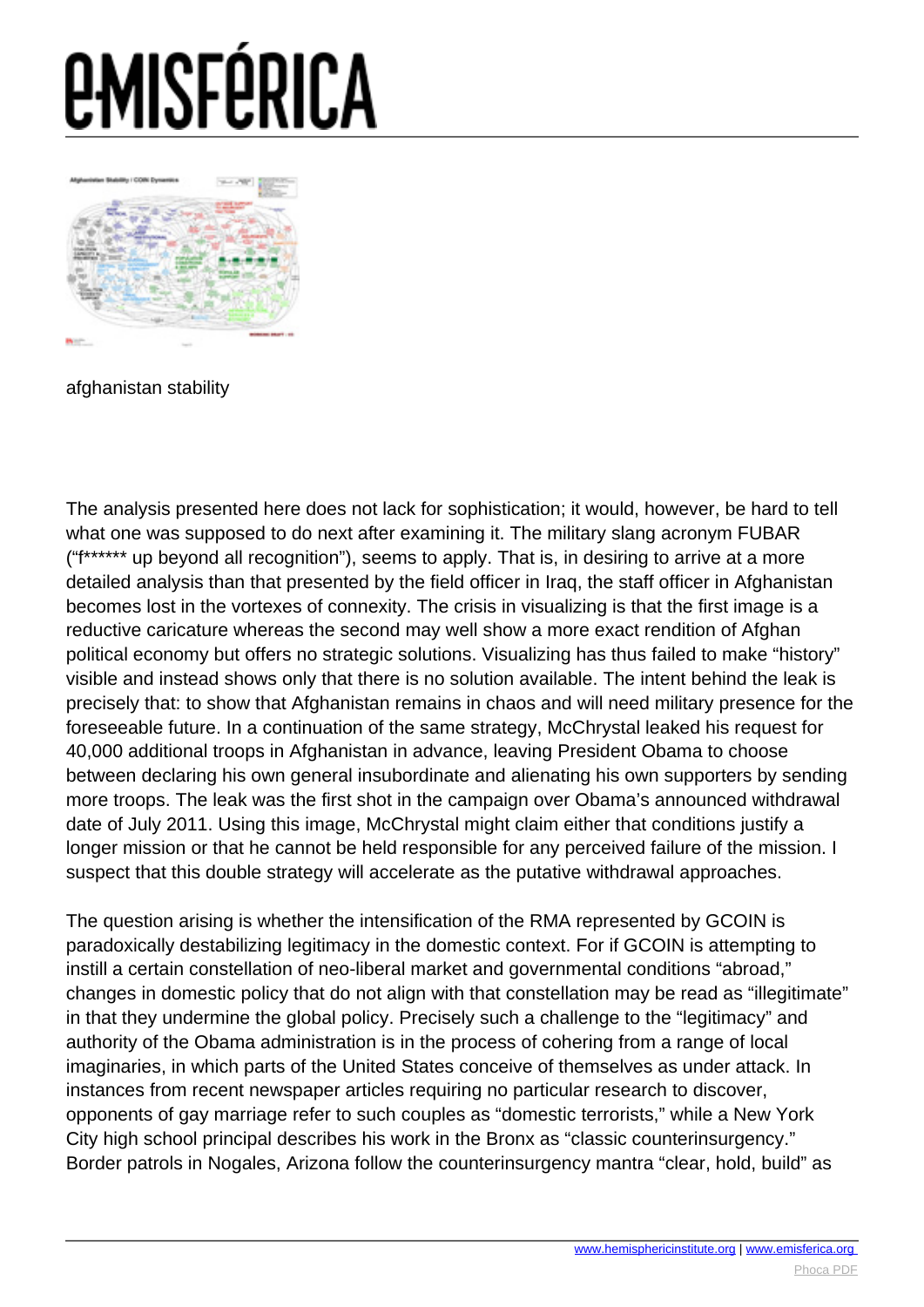the guiding model for their enforcement of immigration law. In April 2010 a strikingly unconstitutional state law was passed in Arizona that requires police to pursue those who appear to be illegal immigrants and criminalizes any immigrant at large without documentation. While the law may well be invalidated in the future, it was widely agreed that it was passed for "domestic" political reasons within the state. These imbrications of classic population management discourses from sexuality to education and immigration with low-intensity asymmetric warfare both produce, and are a product of, the crisis in visuality. While most scholarly readings of these encounters have concentrated on the neo-imperial framework, it is now becoming clear that the local manifestation of what Deleuze and Guattari called microfascism is of equal importance, especially as it attempts to form a national politics.

At stake is how the counterinsurgency-inflected global network of visuality can continue to sustain the "imagined" content of the nation-state as an "imagined community." The phrase was coined by the anthropologist Benedict Anderson, who conceived of people's imaginary relation to the nation as being constituted by what he called "print-capitalism," especially the newspaper. Anderson adopted Hegel's suggestion that the morning reading of the newspaper was the modern form of prayer in which each reader was alone but aware of others performing the same reading at the same time: "What more vivid figure for the secular, historically clocked, imagined community can be envisioned?"(2006: 35) For Anderson the new national imagination was above all a temporal relationship in which a "dynastic realm" gave way to the "homogeneous, empty time" perceived by Benjamin as being critical to the emergence of modern capitalism. These conditions all now seem to be under erasure. The image of the solitary bourgeois patriarch communing with his newsprint seems archaic in the age of instant online and cable news. Many American cities lack a substantial newspaper at all and the three nationally circulated newspapers (New York Times, Wall Street Journal and USA Today) now have a combined circulation of just under 17 million. Setting the raw numbers aside, it is clear that news gathering has dispersed first to television and now to the internet, where blogs and social network sites have radically decentered information. Finally, print culture as a temporal signifier seems in contradiction with global time as a complex entanglement of decolonial, imperial, religious and secular temporalities (Puar 2007: xvi-xxii) that are notably "out of joint," to use Hamlet's phrase appropriated by Derrida. If we don't know what time it is, it is still harder to determine where we are in relation to national and international structures of politics and finance that manifest themselves where we happen to be as anthropogenic catastrophes without remedy.

The Levittown Complex

GCOIN is a "top-down" view of globalization enacted on the local. Let's reverse the point of view. What is the "place" of the citizen—we are all citizens in this view—in the permeable global-local economy? How can it be imagined and visualized? Who belongs and who is out of place? What circulation can be allowed, now that the static investment known as real estate (in contrast to virtual speculation) has failed to keep appreciating? As we all know, the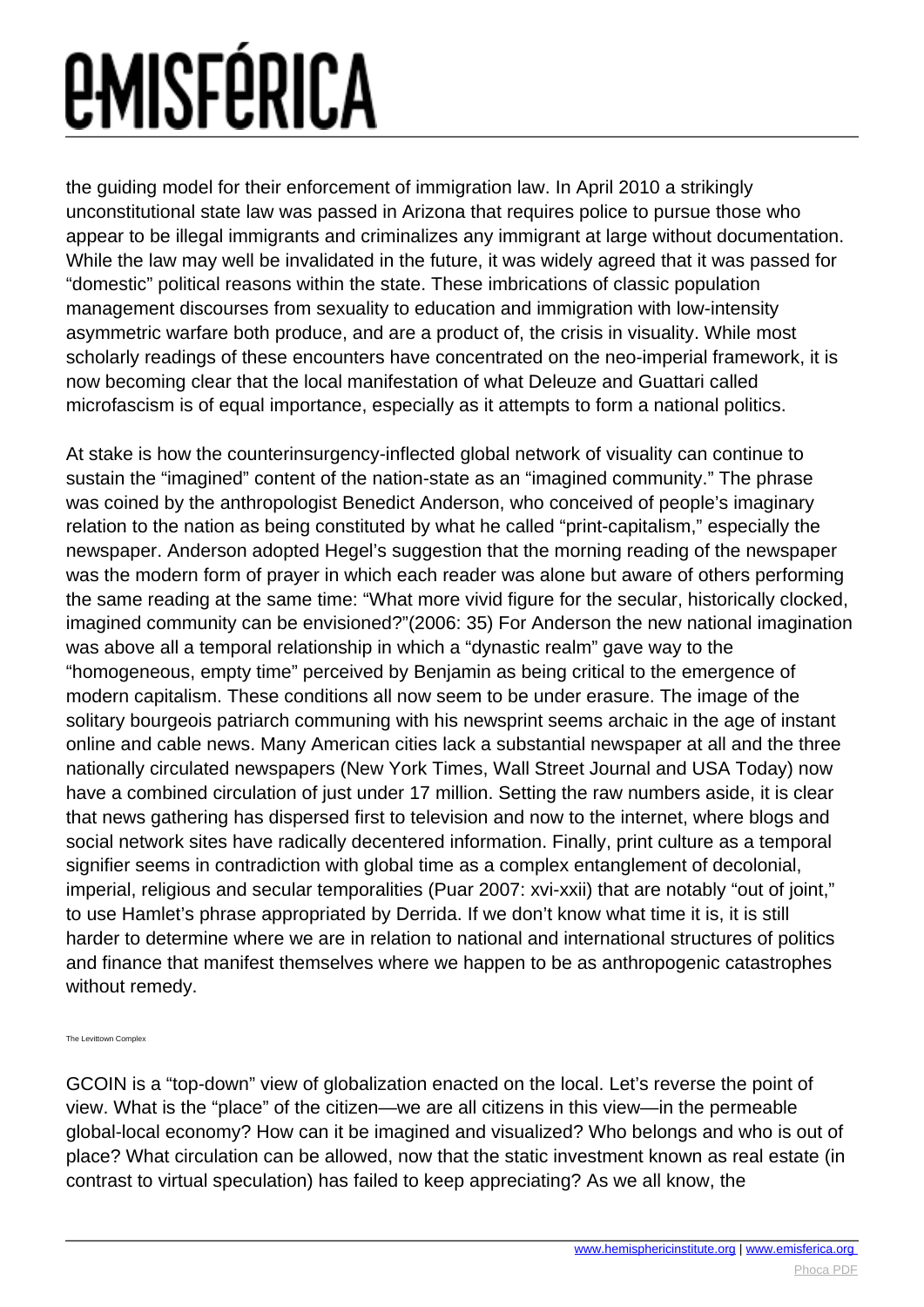consequences have been dramatic. The pure non-places of America/are going crazy (with apologies to William Carlos Williams). The white-flight suburbs are up in arms, states from Florida to Massachussetts are rewriting their political geographies, and a highly networked media interface of blogs, listservs, and cable news both mobilizes and reports it all. The boundaries and borders of local imaginaries, uncertain in their relation to the dissolving nation-state, are both under erasure and being violently defended. The present discontent evidences the crisis of the non-places of globalization—even the economic crisis that brought this tension into focus came seemingly from "nowhere"—from the arcane realm of credit derivatives, a non-place of the economy. The global economic crisis is centered on the newly unaffordable domestic house itself, the most local of locales, with the areas of greatest expansion like Florida, Nevada, Arizona, and California watching their mansions mutate into slums. Other than Goldman Sachs, the only people being publicly blamed are the legal "non-persons" who were the "domestics," or servants, of the equity boom of the last decade. These "out of place" migrants from Central and Latin America were eagerly recruited to do the manual labor that the netizens of the immaterial economy felt to be beneath them. Now they are just as vehemently being targeted by means of a spectacular displacement as if they were the cause of the collapse. The border itself has become confused. Teddy Cruz has shown that Levittown itself, the original tract housing, is now wandering. The dream houses of the 1950s are being unceremoniously trucked over the US-Mexico border to restart another cycle of domestic growth. The same credit that brought global capital into crisis was originally advanced in part so that those potential homeowners who were previously "red-lined" outside the mortgage-able segment of US society could move into the housing market (Sugrue 1996). The domestic crisis is, as it always has been in these United States, refracted as one of "race." Where there is race, there is violence because it is inherently a mode of separation. What happens when the separated refuse to stay where they are supposed to be? The contradiction in this complexity is that it produces the very migration and displacement that it seeks to exclude by means of racialized segregation and compulsory immobility.

Following Cruz, I examine this domestic manifestation of the crisis in Levittown and its surrounding suburbs on Long Island: let's call it the Levittown complex. The complex centers around the non-place of the suburban house, which is the emblem of "whiteness," heteronormativity, circulation, consumption and communications. I call this space "the domestic non-place," appropriating Marc Augé's concept of transitional spaces like airports or shopping malls as non-places. He has recently redefined the concept in the light of what he calls a "triple decentering" of urban space, first by the exteriorization of the urban (what is known as the ex-urb); the displacement of the "hearth" as the center of the house by first the television and now the computer screen; and "the individual is, finally, decentered from himself [sic]." By this last, Augé means that our electronic communications allow and increasingly require us to be in contact with physically remote locations at all times. The result has been the proliferation of "empirical' non-places, meaning spaces of circulation, consumption and communication" (Augé 2008: VIII). One such non-place is the suburban house, with its 1000+ television channels, broad-band internet, and land and cell phones as standard equipment. It is the space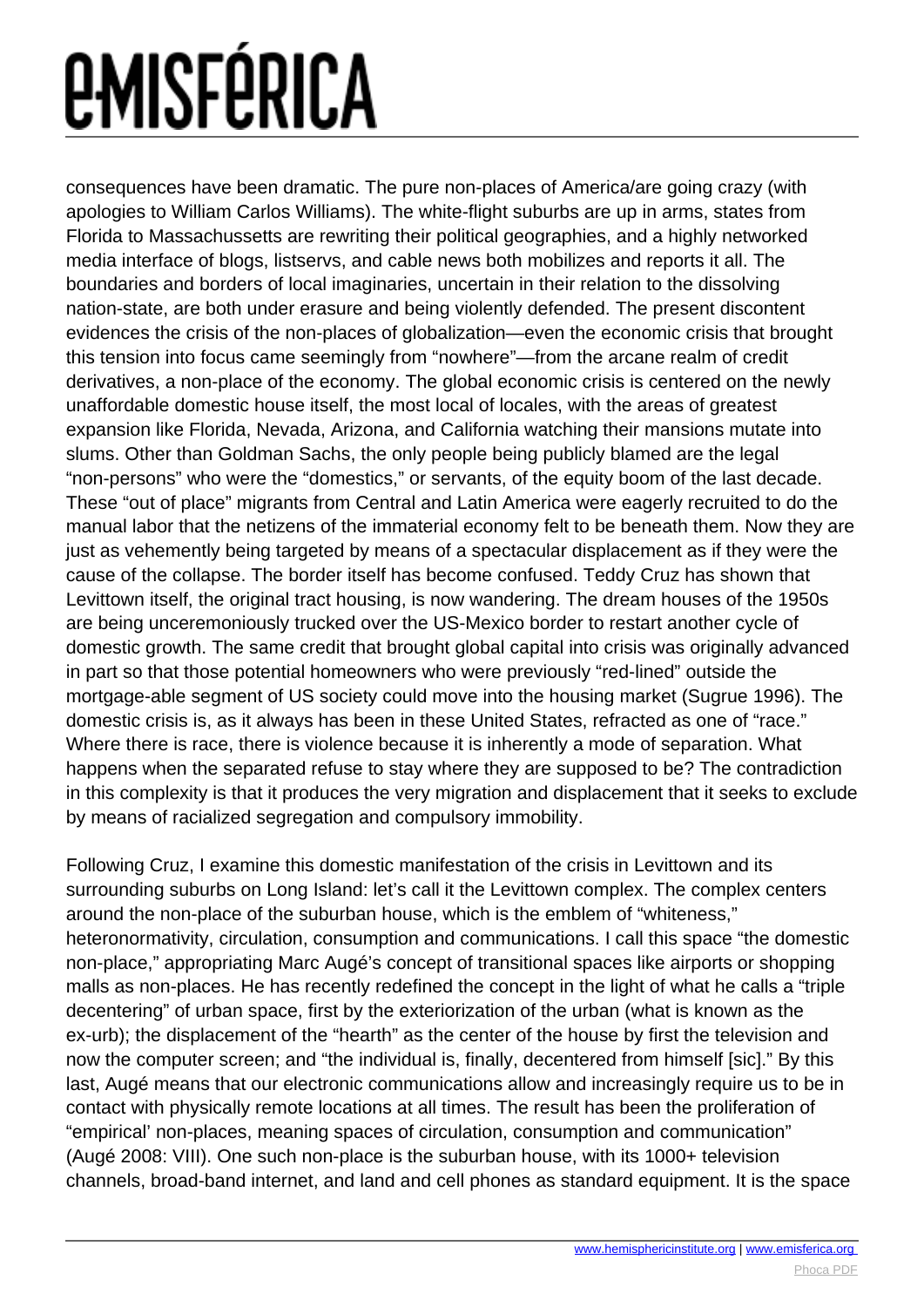of consumption of food, media, and products of all kinds, as well as being an object requiring intense consumption to maintain. The suburban house is void unless one can circulate to it by car. Those people who are increasingly seen walking away from the few public transport routes available are almost always domestic employees of one kind or another—unless the walk is for "exercise" in which case it is intended as a form of non place-specific consumption. The sub-divisions, as the mass-produced suburban superhouses are called, are well-named, for they sub-divide the sensible that visuality seeks to organize, producing a newly mediated interface with that which is not domestic—the foreign, the stranger, the migrant. This complex, then, has dimensions that are psychoanalytic, digital, and military-industrial. It is the domestic manifestation of counterinsurgency.

"Levittown" represents a transformation in the policing of those who do not count. In disciplinary society, state agents such as the police, the welfare state, and education structures enacted a set of separations and distinctions in the effort to "reform" those monitored by visuality. As is all too clear, schools, prisons and the welfare system are in crisis, mutating from a system of enclosure to one of control (Deleuze 1992). The "docile body" that Foucault saw being produced by the institutions of the disciplinary society is now on permanent alert. Enjoined to "see something, say something," watching 24/7 cable news with its constant "breaking news," the permanently mediated local subject is unable to remain docile. Once again, the (white) citizen is mobilized against mobility. I say once again because in a now-archaic usage the "mobility" was, in the nineteenth century, the mob itself, the rabble: those who were excluded from visuality and whose job it was to move on. British radicals and Chartists took on the name with pride (Thompson 1964: 73), an early example of the reverse appropriation of derogatory names that has given us "queer" and "crip" more recently. Those who move are again suspects: the foreclosed, the unemployed, the homeless, the migrant, and the undocumented. In an updating of the old Platonic orthodoxy, everyone is to stay where they are supposed to be and nowhere else.

In the context of the United States, anxieties over mobility in both senses have a long history that is interfaced with that of slavery in a nation built on slavery and in good part built by slaves. As the ongoing contestation of the election of Barack Obama as President has reminded us, there is a segment of the population that continues to see the descendants of the enslaved as non-citizens of the United States.

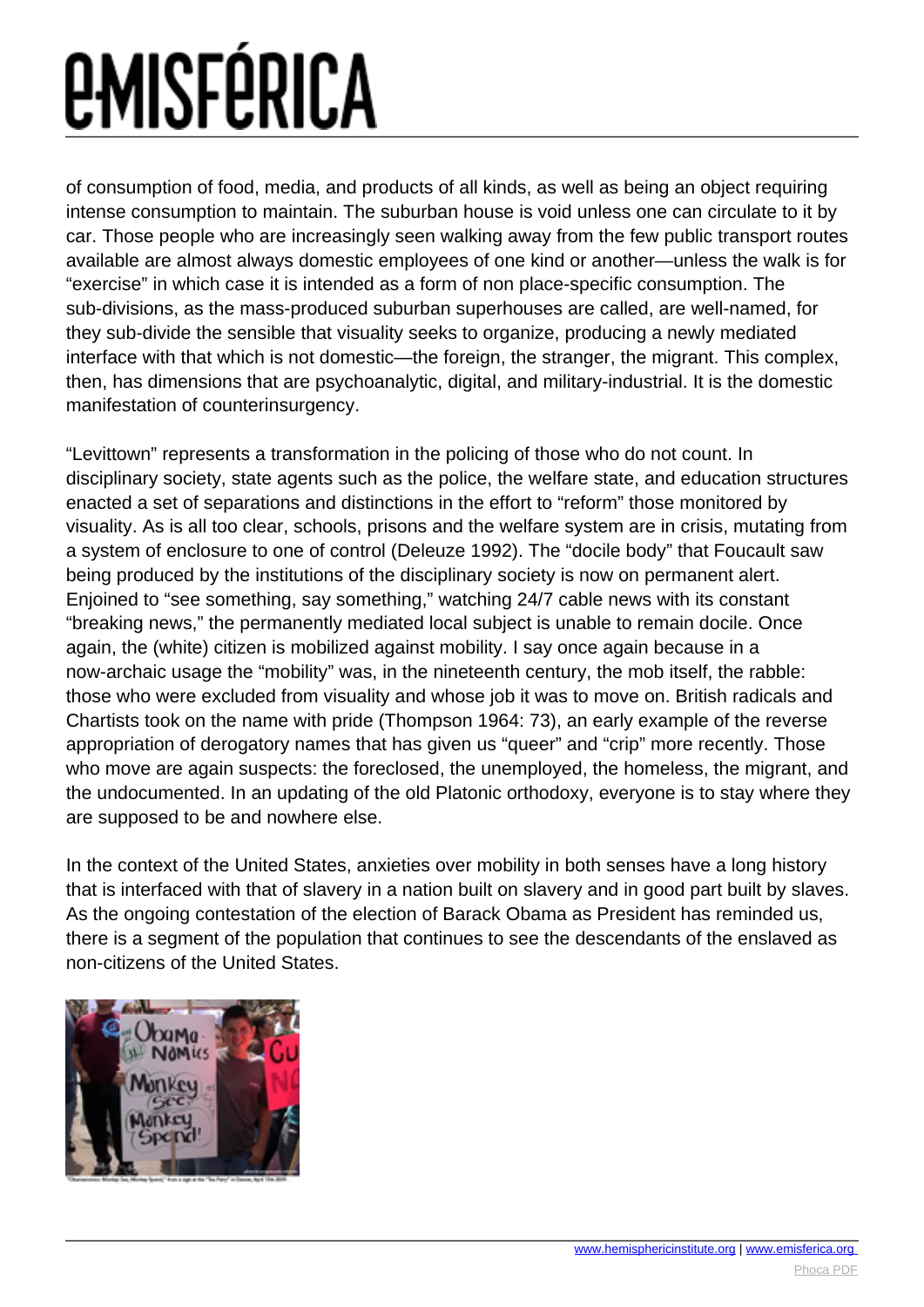"obamanomics: Monkey see, monkey spend"

The original Levittown on Long Island, New York, which has given its name to the idea of the faceless tract-house suburb, was built over the remains of plantations that used to supply New York City's "West India trade" (Mirzoeff 2005). Just as Cruz has highlighted the migration of Levittown houses south of the U.S. border, the Cuban historian of slavery Manuel Moreno Fraginals reminds us that the plantation itself was "nomad entity." He estimated that it had no more than a forty-year lifespan before exhausting soils with its monoculture of cash crops in a period before chemical fertilizer made permanent monoculture the feature of agri-business. The need for wood in the sugar burners also led to drastic deforestation. Barbados was deforested in the eighteenth century, as was Reunion in the Indian Ocean, leading the British naturalist Joseph Banks to begin the botanical collections at Kew Gardens as an archive of threatened flora. In 1800, roughly one in three residents of King's County, now Brooklyn, were African American. Slavery in New York was not abolished until 1827 and African Americans continued to work in the plantations even after abolition. Long Island's nineteenth-century master painter Ferdinand Mount is known for his nineteenth-century scenes of rural life that often featured African Americans.

The first Levittown houses were built in 1948 using pacified Second World War construction technology. As the photographs from the period show, the tract house was already a new modality of plantation: environmentally destructive and forming a carefully designed non-place. Any trace of local vegetation has been expunged to prepare for the necessary abstract "yard" composed of robust grasses and acid-tolerant flowering shrubs that could tolerate Long Island's sandy soil. To present-day eyes, the houses look small at 800 square feet but each was a separate house, all situated on carefully curving streets named "lanes" to create an illusion of tradition. The lanes led to the parkway, a four-lane freeway to New York City, but there was no close railroad or subway so as to discourage low-income residents. As a commuter town, Levittown was nonetheless symbiotically linked with the city. It was, however, rigorously segregated by "race," excluding all people of color as sternly as any Southern town, for both were locations in the plantation complex of the Atlantic world. This "dream house" architecture is actively and passively racialized. Simply by virtue of being suburban, the domestic house is coded as non-white, regardless of the ethnicity of its inhabitants. As late as 1960, Levittown was all "white" and it was 94% white in 2000. In 2008, the New York Times undertook an anniversary survey of Levittown. The houses have all been extended with additions in the hybrid style I call New England Victorian.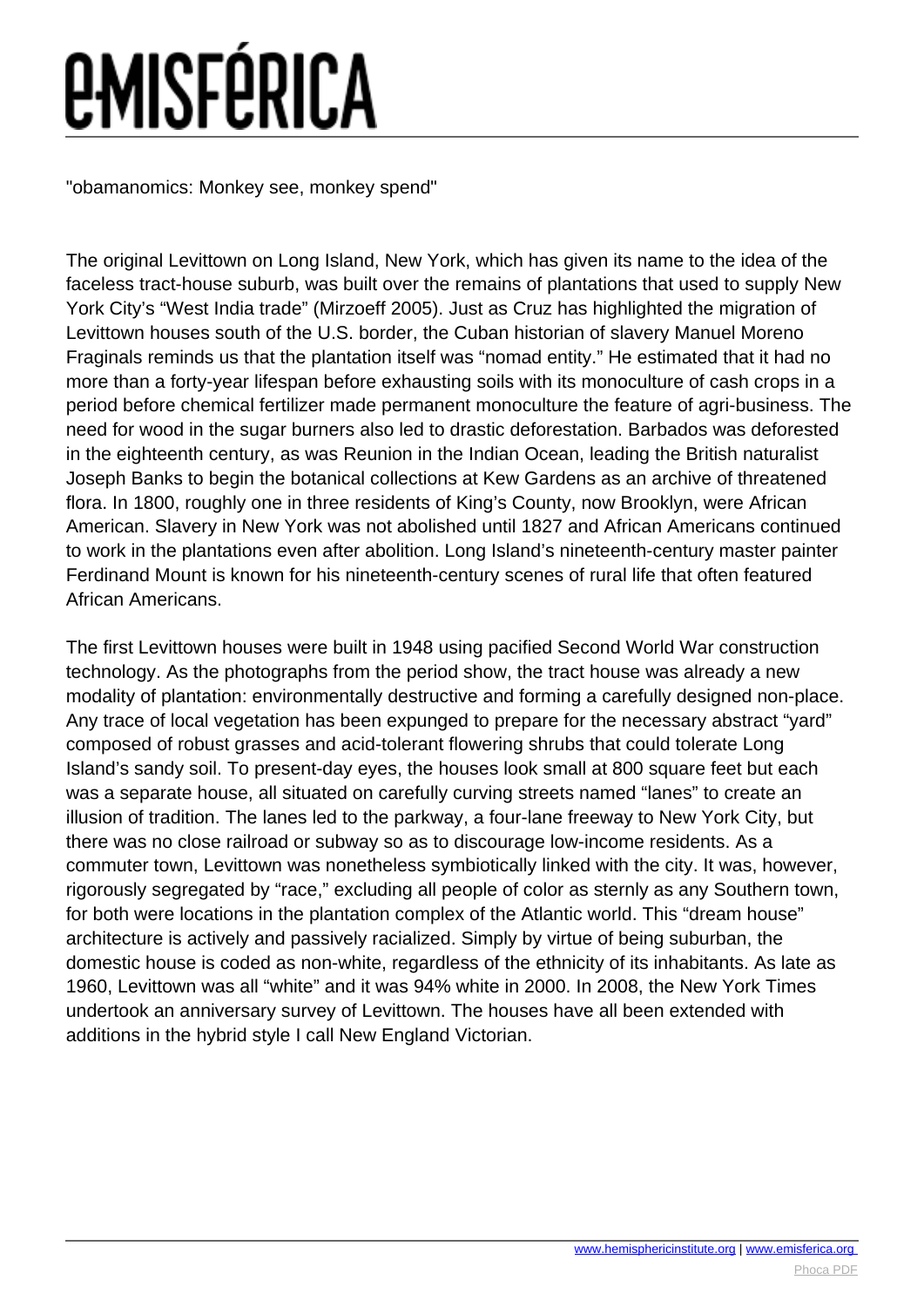

Levittown, ny

Such accumulative buildings have had mock fan-windows, clapboard siding made from plastic, concrete or occasionally wood, and "architectural" mock-slate roofs added to their exteriors, while expanding their living space has expanded to accommodate more bedrooms, bathrooms, and the recent desire for media rooms. The whole is designed to evoke the colonial past of Long Island, without forcing people to live in the small rooms of the Puritan salt-box house. In the dream-house imaginary, this hybrid style evokes a time before visible hybridity, the wholly imaginary "white" America of the Founders that has so exercised the so-called Tea Party activists.

The domestic non-space exists in contradiction with the exceptional non-space. In such non-spaces, no consumption, circulation, or communication is allowed without the direct consent of those militarizing the situation. Such was long the condition of the disciplined subject described by Foucault from prisoners to patients in hospitals and asylums. Increasingly, the person whose citizenship is under erasure is subject to the same limitations. At the Visual Citizenship conference held in New York in April 2010, both W.J.T. Mitchell and Ariella Azoulay insisted that the Israel/Palestine situation of permanent exception and imbrication had become paradigmatic for the present crisis.



gaza wall

Mitchell highlighted the shifting parameters of identification that can apply to the Palestinian in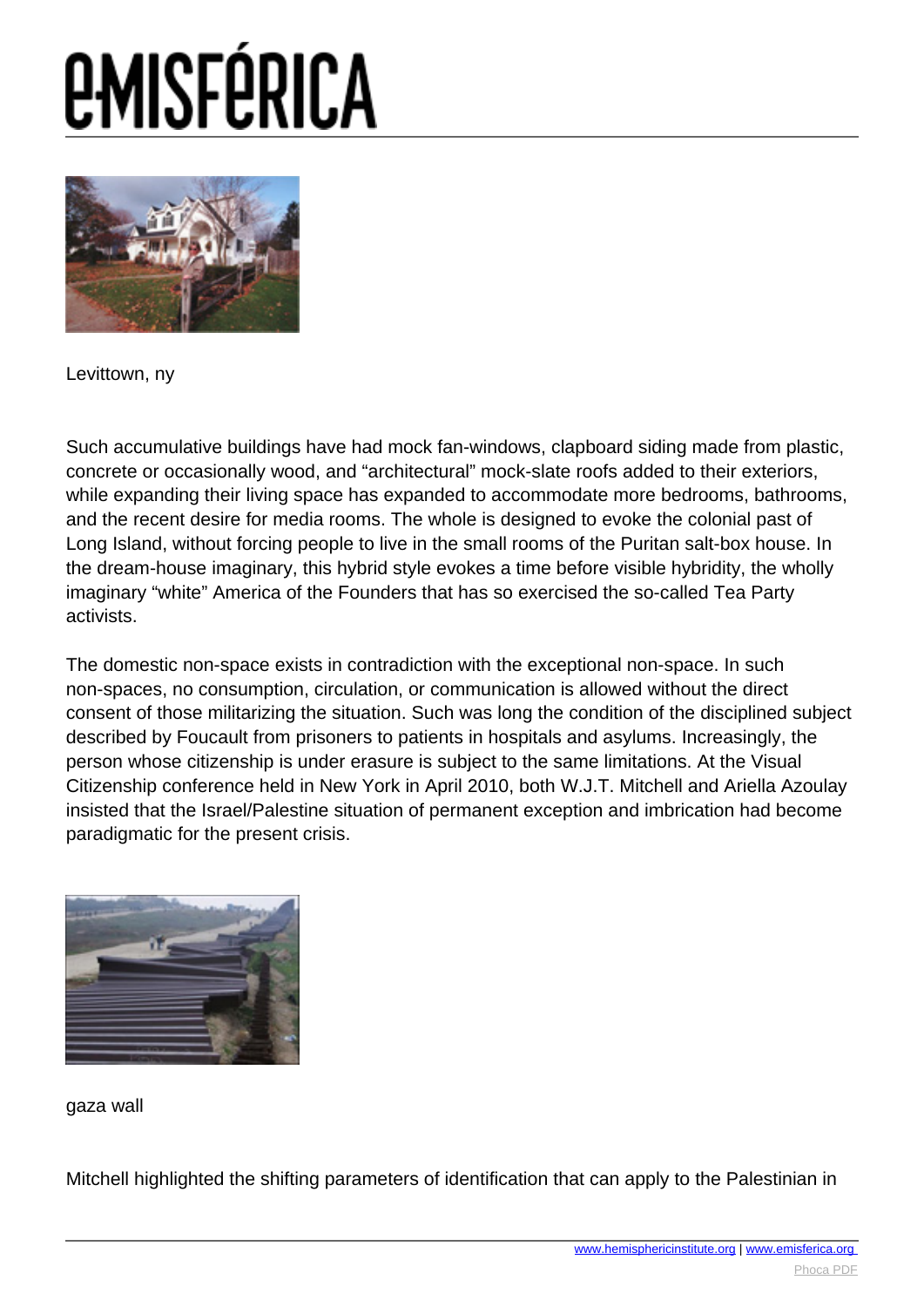Israel, the "Mexican" (quotation marks to imply the reduction of all Central and Latin American nationals to "Mexicans) in Arizona or the "Muslim" in Britain or France. The conceptual violence of rendering Palestinians into a legal situation analogous to that of migrants while residing in their own country adds to the physical violences of separation and segregation. In locating the mobility and defending against them, the house is thus both a target and a weapon. The Israeli Defense Force has used the nomadic theories of Deleuze and Guattari to revisualize their strategies in the Occupied Territories. In order to gain surprise, the IDF frequently attacks through the walls of houses, whether looking for someone in a particular location or as a form of short cut (Gregory 2004: 112). By the same token, the architect Eyal Weizman has shown that on the West Bank suburban housing is a weapon: "The small red-roofed single family home replaced the tank as the smallest fighting unit." The red-roofed "Mediterranean" houses of the settlements identify the buildings from the air as "Israeli," while also creating strategic "facts on the ground" and controlling the high points of the Occupied Territories. Just as American suburbia grew up around the military-inspired Interstate system of highways, so have these militarized Israeli suburbs integrated with a segregated road network for Israeli drivers. Research by the Israeli architectural group Multiplicity has shown that it takes an Israeli driver "ninety minutes to cross the West Bank from North to South, while the same journey takes a Palestinian driver eight hours and this only on condition that the roads are open to Palestinian traffic." Since the IDF incursion into Gaza in 2009, the nominally independent territory has become little short of an extended prison camp, with the inhabitants being forced to break out into Egypt to obtain basic consumer goods. Being of the general "mobility-as-mob" restricts all mobility-as-movement in the counterinsurgency of everyday existence. Classification is now reduced to one class: being of or in Gaza, which leads to definitive separation. Increasingly, efforts to claim that this separation is right have tended toward claims of necessity, recognizing the exceptional character of this non-space (for details of the above, see Weizman 2007).

By the same token, separation remains a fundamental principle of American life. In the New York City suburb of Westchester, the "nice" suburb to which families traditionally moved, residential housing has been subject to a desegregation order since 2008. In the words of Queens College sociologist Andrew A. Beveridge: "Residential segregation underlies virtually every racial disparity in America, from education to jobs to the delivery of health care. Racial isolation is increasing for blacks, falling slightly for whites." Most surprisingly perhaps, and in contrast to arguments that class predominates race, "income level has very little impact on the degree of residential racial segregation experienced by African-Americans." If this degree of separation is clear to the sociologist, it does not seem to be so to the (white) consumer. The counternarrative is one of revolution: an overweening centralizing power has caused the people to revolt against communism, fascism or both. The inconsistencies are so obvious that it seems remarkable that even its own proponents are convinced. Nonetheless, the assertion that President Obama was not born in the United States, or that the health care bill was a Nazi idea, go beyond the usual political mudslinging to manifest a return of what Richard Hofstader famously called the "paranoid style in American politics." In this account, the "enemy is on many counts the projection of the self" (1964: 85) leading to even greater repudiation and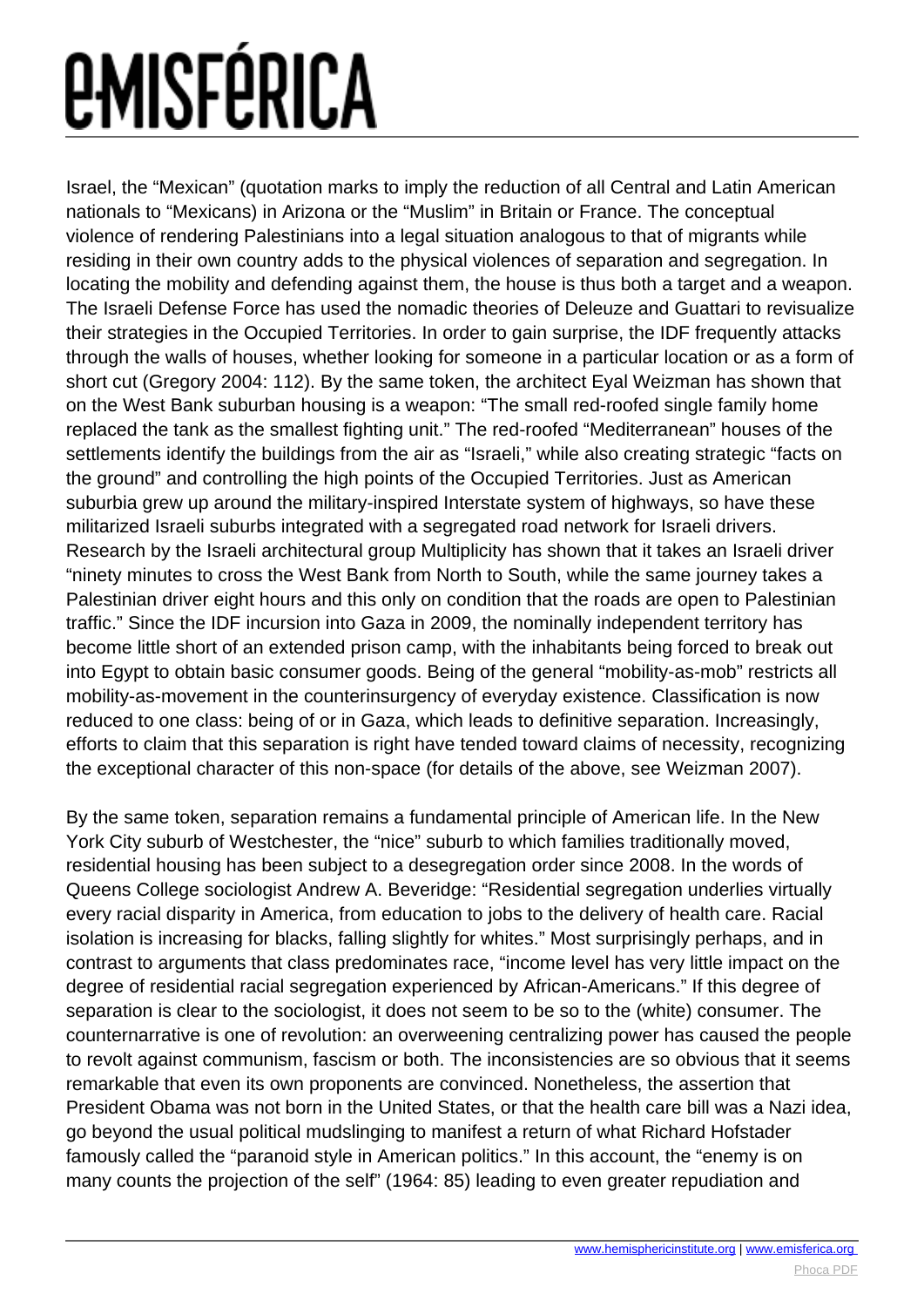hostility. Writing about cinema, Dana Polan has argued: "Paranoia here will be first the fear of narrative, and the particular social representations it works to uphold, against all that threatens the unity of its logical framework" (1986: 12). The fear of the multicultural narrative is visited on the people who cleaned the houses, looked after the kids mowed the grass, indeed built the structures themselves. Lacking a target in the non-spaces of local capital, the domestic house, those feeling that their place was most at risk, directed their anger at the most visible group of "others" available, now held metonymically responsible for the collapse of the security that the non-spaces of circulation were designed to ensure.

The violence that has captured national attention in recent years has been present on Long Island since at least 2000, when two men posing as contractors kidnapped two Latino day laborers in Farmingville and beat them with a crowbar. In July 2003, a group of teenagers set fire to the house of a Mexican family, also in Farmingville, which was at that time a center for the recruitment of day labor, as documented in the film Farmingville (2003, dir. Carlos Sandoval and Catherine Tambini). When Suffolk County prosecutors charged seven teenagers in the deadly assault on Marcelo Lucero, an Ecuadorean immigrant in Patchogue, Long Island last November, one of the more disturbing accusations was that they engaged in a regular and violent pastime: looking for Latinos to attack, which they called "Mexican hopping." Jeffrey Conroy, the teenager responsible for the killing was convicted only of manslaughter, rather than murder, after there had been difficulty forming a jury because many in the potential pool admitted to being prejudiced against immigrants. By coincidence, the trial of murderers of José Sucuzhañay, an Ecuadorean immigrant, who was killed because the attacker believed that he had tried to kick their car and that he and his brother were a gay couple also ended with a manslaughter conviction. Anti-Latino violence on Long Island is an acting out via symptomatic displacement of the fear that the car, house, TV culture of suburban America is in crisis or decline. That is to say, the disaggregation of white U.S. living standards by the economic logics of globalization produces a sense of helplessness. The resulting anger manifests as hostility directed at the most visible local "symptom" of globalization, meaning the most-recently arrived immigrants. Reinforced by nativist media discourse like that of Lou Dobbs on CNN (now an aspirant political candidate), or the injunctions by demagogues like Sarah Palin to "reload" to protect "America," it has come to seem right to act out the hostility as physical violence.

This violence responds to and feels authorized by the new forms of racialized segregation. Together, this complex interaction against mobility of counterinsurgency and nativism is key to contemporary strategies of sovereignty in over-developed nations, not "only" at international but also localized borders. As Etienne Balibar has argued, "the more we reduce border externalities, the closer we are to a border operating as a grid…ranging over the new social space" (2002: 84). This grid is forming a pattern of remaking race over the segregation of residences exported as counterinsurgency and domesticated as racialized violence. Race operates here as a technology to suture the gap between body and population, but even so, it is coming undone. Like every emergency, this is a time of danger and opportunity. The crisis in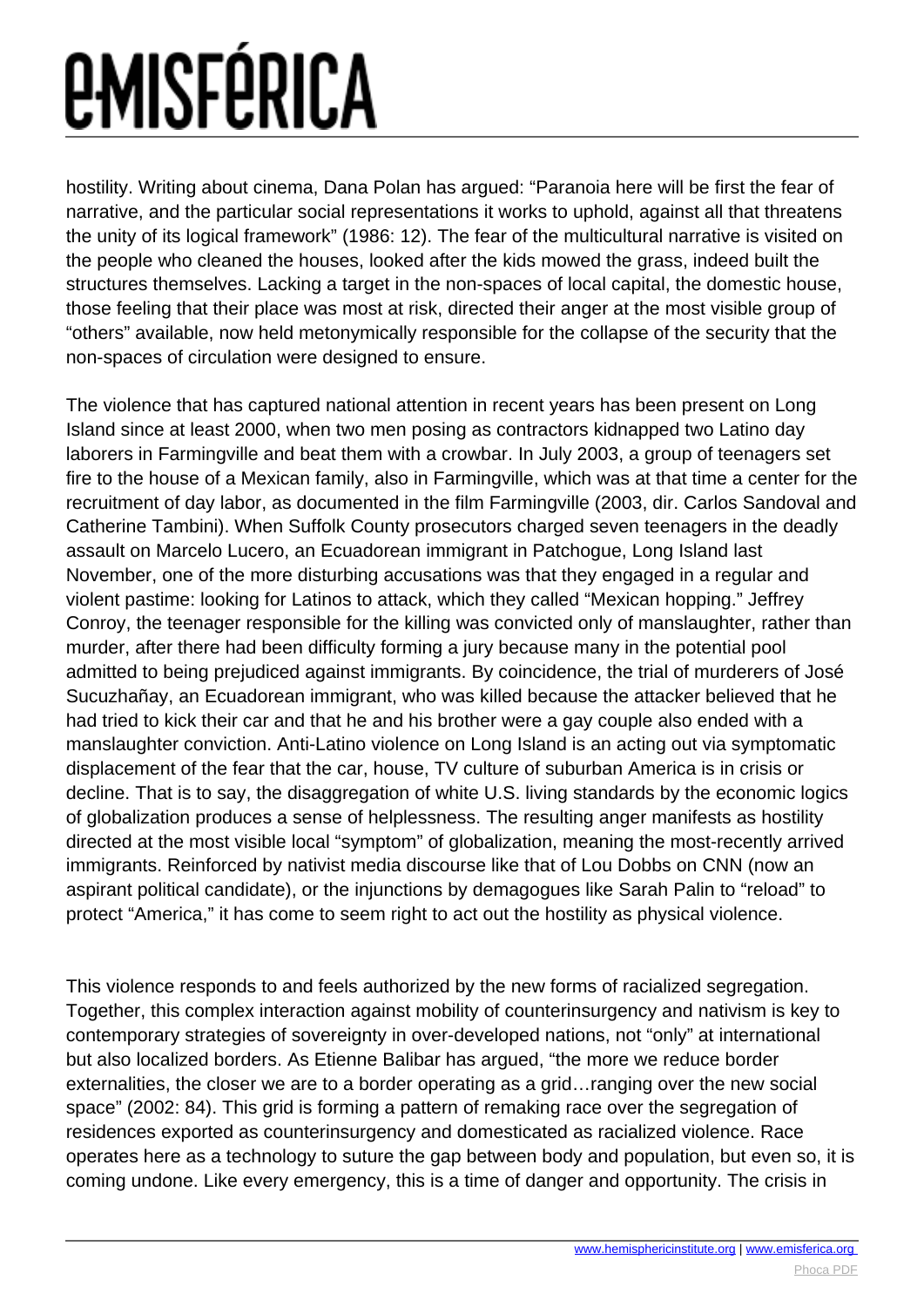visuality may resolve itself into a highly controlled "regime of separation," to use Hilla Dayan's powerful term. Such a regime seeks to "develop unprecedented mechanisms of containment, with forcible separation and isolation of masses trapped in their overextended political space" (2009: 285). The regime of separation was the operating principle of the "surge" in Iraq and of the border as a grid. Separating the "good" house from the "bad" in domestic or counterinsurgent situations is an almost impossible task, however, and leads to an opportunity for a different configuration of space. Such a politics has to find a different narrative to tell. It is no longer possible to reclaim the figure of "culture" that is so dominant in counterinsurgency narratives, for example, while visuality is something that subaltern and decolonial politics have already opposed for two centuries. In countering visuality and counterinsurgency, therefore, the task confronting the critical field known as visual culture is paradoxically to delegitimize its own terms of operation.

**Nicholas Mirzoeff** is Professor of Media, Culture, and Communication at New York University. He is the author of Watching Babylon: The War in Iraq and Global Visual Culture (2005) and An Introduction to Visual Culture: Second Edition (2009).

#### **Notes**

 $1$  Please note that I have not linked to every piece of data gathered from newspapers and magazines precisely because of the rapidly-changing situation.

 $2$  A similar argument has been made more recently by Anne McClintock.

#### **Works Cited**

Anderson, Benedict. 2006. Imagined Communities: Reflections on the Origins and Spread of Nationalism. Revised edition. New York: Verso.

Balibar, Etienne. 2002. "What is a Border." Politics and the Other Scene, trans. Christine Jones et al. London: Verso.

Dayan, Hilla. 2009. "Regimes of Separation: Israel/Palestine and the Shadow of Apartheid," in Adi Ophir et al (eds). The Power of Inclusive Exclusion: Anatomy of Israeli Rule in the Occupied Palestinian Territories. New York: Zone.

Gregory, Derek. 2004. The Colonial Present: Iraq, Afghanistan, Palestine. Oxford: Blackwell.